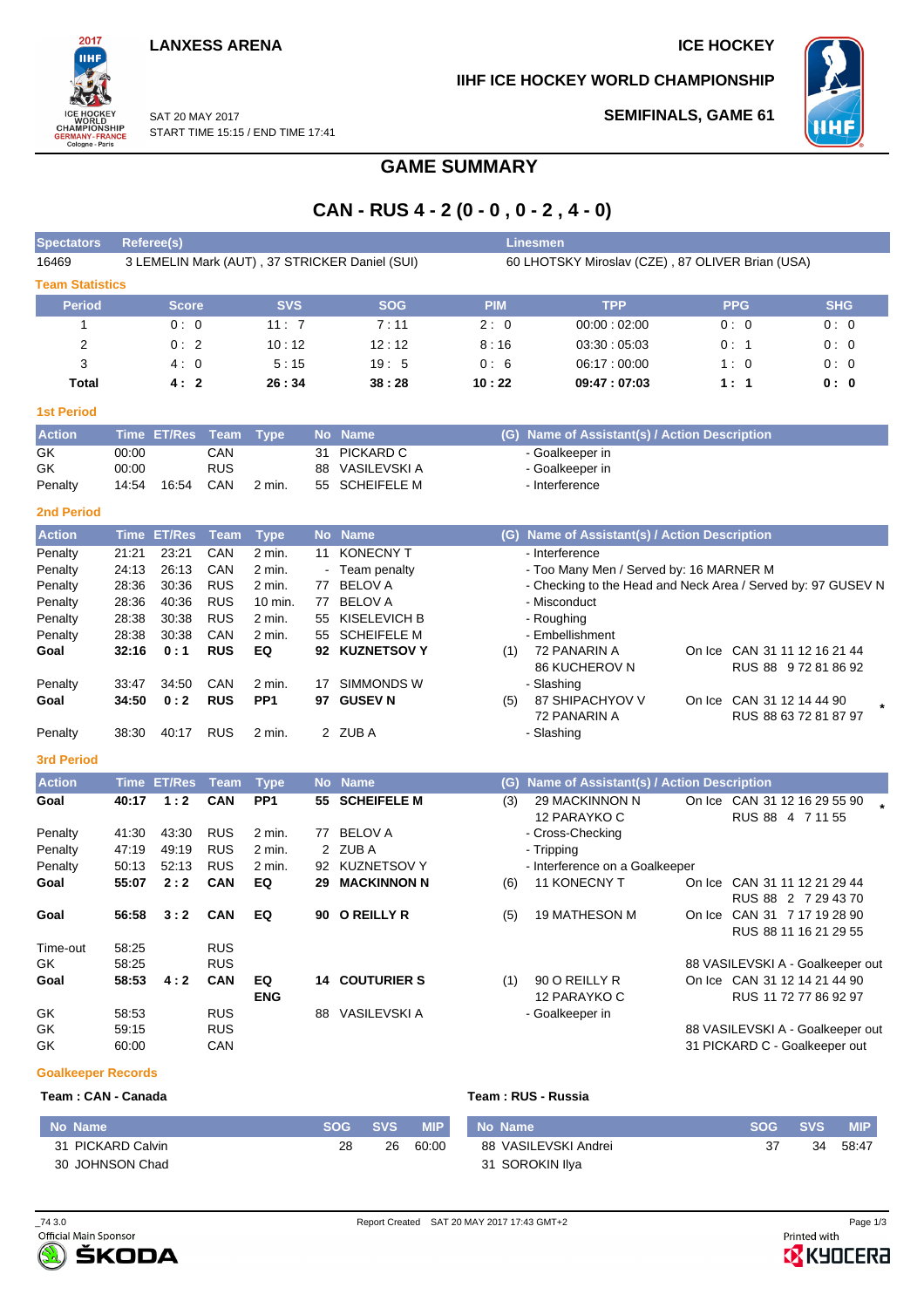### **LANXESS ARENA ICE HOCKEY**



SAT 20 MAY 2017 START TIME 15:15 / END TIME 17:41



**SEMIFINALS, GAME 61**

**IIHF ICE HOCKEY WORLD CHAMPIONSHIP**

**Game Statistics Team : CAN (red)**

| $\mu$ calii . CAN $\mu$ cuj |                            |          |             |                |          |    |    |                   |          |          |                      |                |                |          |                          |                |           |           |            |            |            |
|-----------------------------|----------------------------|----------|-------------|----------------|----------|----|----|-------------------|----------|----------|----------------------|----------------|----------------|----------|--------------------------|----------------|-----------|-----------|------------|------------|------------|
| Head Coach: COOPER Jon      |                            |          |             |                |          |    |    |                   |          |          | <b>Shots on Goal</b> |                |                |          | Time on Ice              |                |           |           |            |            |            |
| No Pos Name                 |                            | G.       | A           | P              |          |    |    | PIM FO+ FO- FO+/- | FO%      |          | $\overline{2}$       |                | 3 OT TS        | $+/-$    |                          | $\mathbf{2}$   | 3         | <b>OT</b> | <b>TOT</b> | <b>SHF</b> | <b>AVG</b> |
| 12 D                        | PARAYKO Colton             | 0        | 2           | $\overline{2}$ | 0        | 0  | 0  | 0                 | 0.00     | 0        | 0                    | 2              | 2              | $+1$     | 6:45                     |                | 6:42 9:30 |           | 22:57      | 30         | 0:45       |
| 29 F                        | <b>MACKINNON Nate</b>      |          | 1           | $\overline{2}$ | 0        | 1  | 0  |                   | 1 100.00 | 1        |                      | 2              | 4              | $+1$     |                          | 4:35 5:30 5:07 |           |           | 15:12      | 21         | 0:43       |
| 44 D                        | <b>VLASIC Marc-Edouard</b> | 0        | $\mathbf 0$ | $\mathbf 0$    | 0        | 0  | 0  | $\mathbf 0$       | 0.00     | 0        | $\mathbf 0$          | $\Omega$       | 0              | $+1$     |                          | 6:30 6:25 6:00 |           |           | 18:55      | 26         | 0:43       |
| 53 F                        | <b>SKINNER Jeff</b>        | 0        | 0           | $\Omega$       | 0        | 0  | 0  | 0                 | 0.00     | 0        | 2                    | 1              | 3              | 0        |                          | 4:50 5:06 4:27 |           |           | 14:23      | 20         | 0:43       |
| 55 F                        | <b>SCHEIFELE Mark</b>      | 1        | $\Omega$    | 1              | 4        | 4  | 6  | $-2$              | 40.00    | 0        | $\Omega$             | $\overline{2}$ | $\overline{2}$ | 0        |                          | 5:11 4:12 5:19 |           |           | 14:42      | 19         | 0:46       |
| 5 D                         | <b>DEMERS Jason</b>        | 0        | 0           | 0              | 0        | 0  | 0  | 0                 | 0.00     | 0        | 0                    | 0              | 0              | 0        |                          | 8:01 4:33 4:09 |           |           | 16:43      | 26         | 0:38       |
| 17 F                        | <b>SIMMONDS Wayne</b>      | 0        | 0           | 0              | 2        | 0  | 0  | 0                 | 0.00     |          | 0                    | 1              | 2              | $+1$     |                          | 4:29 3:40 5:05 |           |           | 13:14      | 19         | 0:41       |
| 24 D                        | de HAAN Calvin             | 0        | 0           | $\mathbf 0$    | 0        | 0  | 0  | 0                 | 0.00     | 1        | 0                    | 0              | 1              | 0        |                          | 6:40 6:21 4:40 |           |           | 17:41      | 27         | 0:39       |
| 28 F                        | GIROUX Claude +C           | 0        | 0           | $\mathbf 0$    | 0        | 6  | 2  | 4                 | 75.00    | 0        | 1                    | 2              | 3              | $+1$     |                          | 3:41 4:10 5:06 |           |           | 12:57      | 20         | 0:38       |
| 90 F                        | O REILLY Ryan $+A$ (BP)    | 1        | 1           | $\overline{2}$ | 0        | 14 | 8  | 6                 | 63.64    | 0        | 4                    | 3              | 7              | $+2$     |                          | 5:42 8:20 7:19 |           |           | 21:21      | 31         | 0:41       |
| 7 D                         | <b>MORRISSEY Josh</b>      | 0        | 0           | 0              | 0        | 0  | 0  | 0                 | 0.00     |          | 3                    | 0              | 4              | $+1$     |                          | 4:42 4:06 2:35 |           |           | 11:23      | 19         | 0:35       |
| 9 F                         | DUCHENE Matt +A            | 0        | 0           | 0              | 0        | 0  | 0  | 0                 | 0.00     | 0        | 0                    | 1              | 1              | 0        |                          | 4:52 1:52 5:33 |           |           | 12:17      | 18         | 0:40       |
| 14 F                        | <b>COUTURIER Sean</b>      | 1        | 0           | 1              | 0        | 9  | 8  | 1                 | 52.94    | $\Omega$ | $\Omega$             | 1              | 1              | $+1$     |                          | 4:40 3:46 5:50 |           |           | 14:16      | 22         | 0:38       |
| 19 D                        | <b>MATHESON Mike</b>       | 0        | 1           | 1              | 0        | 0  | 0  | 0                 | 0.00     | 1        | 0                    | $\Omega$       | 1              | $+1$     |                          | 5:51 4:28 2:15 |           |           | 12:34      | 21         | 0:35       |
| 71 F                        | <b>KILLORN Alex</b>        | 0        | 0           | $\Omega$       | 0        | 0  | 0  | 0                 | 0.00     | $\Omega$ | 0                    | $\Omega$       | 0              | 0        |                          | 3:55 4:07 5:31 |           |           | 13:33      | 19         | 0:42       |
| 10 F                        | <b>SCHENN Brayden</b>      | 0        | 0           | 0              | 0        | 1  | 1  | 0                 | 50.00    | 0        |                      |                | 2              |          | $0$ $0:52$ $3:11$ $2:41$ |                |           |           | 6:44       | 9          | 0:44       |
| 11 F                        | <b>KONECNY Travis</b>      | 0        | 1           | 1              | 2        | 0  | 0  | $\mathbf 0$       | 0.00     |          | 0                    | 1              | $\overline{2}$ | 0        |                          | 4:31 2:43 2:59 |           |           | 10:13      | 14         | 0:43       |
| 16 F                        | <b>MARNER Mitch</b>        | $\Omega$ | 0           | 0              | $\Omega$ | 0  | 0  | $\Omega$          | 0.00     | 0        | $\mathbf 0$          | $\Omega$       | 0              | -1       |                          | 4:55 5:45 7:25 |           |           | 18:05      | 22         | 0:49       |
| 21 F                        | <b>POINT Brayden</b>       | 0        | 0           | 0              | 0        | 2  | 3  | $-1$              | 40.00    | 0        | 0                    | $\overline{2}$ | 2              | $+1$     |                          | 5:36 6:16 4:03 |           |           | 15:55      | 18         | 0:53       |
| 42 D                        | <b>LEE Chris</b>           | 0        | 0           | $\mathbf 0$    | 0        | 0  | 0  | 0                 | 0.00     | 1        | $\mathbf 0$          | $\Omega$       | 1              | $\Omega$ |                          | 1:27 3:35 4:14 |           |           | 9:16       | 13         | 0:42       |
| 30 GK                       | <b>JOHNSON Chad</b>        | 0        | 0           | 0              | 0        |    |    |                   |          | 0        | 0                    | 0              | 0              |          |                          |                |           |           |            |            |            |
| 31 GK                       | <b>PICKARD Calvin</b>      | 0        | 0           | 0              | 0        |    |    |                   |          | 0        | 0                    | 0              | 0              |          |                          |                |           |           |            |            |            |
| Total                       |                            | 4        | 6           | 10             | 8        | 37 | 28 |                   | 9 56.92  |          | 7 12 19              |                | 38             |          |                          |                |           |           |            |            |            |

### **Team : RUS (white)**

| Head Coach: ZNAROK Oleg |                            |              |   |                |                |          |          |                   |          | <b>Shots on Goal</b> |                |          |          |       | Time on Ice |                     |   |           |                |    |            |
|-------------------------|----------------------------|--------------|---|----------------|----------------|----------|----------|-------------------|----------|----------------------|----------------|----------|----------|-------|-------------|---------------------|---|-----------|----------------|----|------------|
| No Pos Name             |                            | G.           | A | P.             |                |          |          | PIM FO+ FO- FO+/- | FO%      |                      | $\overline{2}$ |          | 3 OT TS  | $+/-$ |             | $\overline{2}$      | 3 | <b>OT</b> | <b>TOT SHF</b> |    | <b>AVG</b> |
| 4 D                     | GAVRIKOV Vladislav (BP)    | 0            | 0 | 0              | $\mathbf 0$    | 0        | $\Omega$ | 0                 | 0.00     | 0                    | 0              | $\Omega$ | 0        | 0     | 4:38        | 5:46 4:55           |   |           | 15:19          | 31 | 0:29       |
| 7 F                     | <b>TELEGIN Ivan</b>        | 0            | 0 | $\Omega$       | 0              | 0        | 1        | $-1$              | 0.00     | 1                    | 0              | 0        |          | -1    |             | 4:08 4:39 6:50      |   |           | 15:37          | 30 | 0:31       |
| 11 F                    | ANDRONOV Sergei +A         | 0            | 0 | 0              | 0              | 12       | 8        | 4                 | 60.00    | 1                    | 0              | 0        |          | $-2$  |             | 5:35 4:49 7:09      |   |           | 17:33          | 32 | 0:32       |
| 43 F                    | NICHUSHKIN Valeri          | 0            | 0 | 0              | 0              | 0        | 0        | 0                 | 0.00     | 1                    |                | 0        | 2        | -1    |             | 4:43 3:32 2:57      |   |           | 11:12          | 19 | 0:35       |
| 55 D                    | KISELEVICH Bogdan          | $\Omega$     | 0 | 0              | 2              | $\Omega$ | $\Omega$ | 0                 | 0.00     | 1                    | $\Omega$       | $\Omega$ | 1        | $-1$  |             | 4:26 4:39 5:42      |   |           | 14:47          | 32 | 0:27       |
| 9 D                     | <b>ANTIPIN Viktor</b>      | 0            | 0 | 0              | 0              | 0        | 0        | 0                 | 0.00     |                      | 0              | 0        |          | $+1$  |             | 6:03 7:58 5:42      |   |           | 19:43          | 33 | 0:35       |
| 63 F                    | DADONOV Yevgeni            | 0            | 0 | 0              | 0              | 0        | 0        | 0                 | 0.00     | 0                    | 1              | 0        |          | 0     |             | 6:42 5:31 3:02      |   |           | 15:15          | 20 | 0:45       |
| 77 D                    | BELOV Anton +C             | $\Omega$     | 0 | 0              | 14             | 0        | 0        | $\Omega$          | 0.00     | 0                    | 2              | 1        | 3        | $-1$  |             | 5:12 3:52 5:13      |   |           | 14:17          | 26 | 0:32       |
| 87 F                    | SHIPACHYOV Vadim +A        | 0            | 1 | 1              | 0              | 0        | 8        | -8                | 0.00     | 1                    | 1              | 0        | 2        | 0     |             | 5:36 6:06 3:00      |   |           | 14:42          | 21 | 0:42       |
| 97 F                    | <b>GUSEV Nikita</b>        | 1            | 0 | 1              | $\Omega$       | 2        | $\Omega$ |                   | 2 100.00 | $\Omega$             | 1              | 0        | 1        | $-1$  |             | 4:53 3:25 3:41      |   |           | 11:59          | 20 | 0:35       |
| 29 D                    | PROVOROV Ivan              | 0            | 0 | 0              | 0              | 0        | 0        | 0                 | 0.00     | 2                    | 1              | 2        | 5        |       |             | $-2$ 4:21 3:01 6:12 |   |           | 13:34          | 28 | 0:29       |
| 72 F                    | <b>PANARIN Artemi</b>      | 0            | 2 | $\overline{2}$ | 0              | 1        | 0        |                   | 1 100.00 | 2                    | 0              | 0        | 2        | 0     |             | 6:04 6:07 4:34      |   |           | 16:45          | 22 | 0:45       |
| 86 F                    | <b>KUCHEROV Nikita</b>     | 0            | 1 | $\mathbf{1}$   | $\Omega$       | 0        | 0        | 0                 | 0.00     | 0                    | 1              | 0        | 1        | 0     |             | 4:59 4:32 5:13      |   |           | 14:44          | 23 | 0:38       |
| 90 F                    | NAMESTNIKOV Vladislav      | 0            | 0 | 0              | 0              | 3        | 2        |                   | 60.00    | 0                    |                | 0        |          | 0     |             | 2:03 2:27 0:47      |   |           | 5:17           | 10 | 0:31       |
| 92 F                    | <b>KUZNETSOV Yevgeni</b>   | 1            | 0 | 1              | $\overline{2}$ | 5        | 11       | -6                | 31.25    | 1                    | 1              | 2        | 4        | 0     |             | 5:48 5:33 5:57      |   |           | 17:18          | 26 | 0:39       |
| 2 D                     | ZUB Artyom                 | 0            | 0 | 0              | 4              | 0        | 0        | 0                 | 0.00     | 0                    | 0              | 0        | 0        | -1    |             | 4:47 3:47 3:51      |   |           | 12:25          | 25 | 0:29       |
| 16 F                    | PLOTNIKOV Sergei           | 0            | 0 | 0              | 0              | 0        | 1        | $-1$              | 0.00     | 0                    | 0              | 0        | $\Omega$ | -1    |             | 5:37 6:33 5:10      |   |           | 17:20          | 23 | 0:45       |
| 21 F                    | <b>BARABANOV Alexander</b> | 0            | 0 | $\Omega$       | $\Omega$       | 0        | $\Omega$ | $\Omega$          | 0.00     | 0                    | 1              | 0        |          | -1    |             | 2:32 3:08 1:13      |   |           | 6:53           | 11 | 0:37       |
| 70 F                    | <b>TKACHYOV Vladimir</b>   | 0            | 0 | 0              | 0              | 5        | 6        | $-1$              | 45.45    | 0                    | 1              | 0        |          | -1    |             | 4:04 3:48 5:39      |   |           | 13:31          | 21 | 0:38       |
| 81 D                    | <b>ORLOV Dmitri</b>        | 0            | 0 | 0              | 0              | $\Omega$ | $\Omega$ | 0                 | 0.00     | $\Omega$             | $\Omega$       | 0        | 0        | $+1$  |             | 6:56 7:57 7:45      |   |           | 22:38          | 36 | 0:37       |
| 31 GK                   | SOROKIN Ilya               | 0            | 0 | 0              | 0              |          |          |                   |          | 0                    | 0              | 0        | 0        |       |             |                     |   |           |                |    |            |
| 88 GK                   | <b>VASILEVSKI Andrei</b>   | 0            | 0 | 0              | 0              |          |          |                   |          | 0                    | $\Omega$       | $\Omega$ | $\Omega$ |       |             |                     |   |           |                |    |            |
| <b>Total</b>            |                            | $\mathbf{2}$ | 4 | 6              | 22             | 28       | 37       | -9                | 43.08    |                      | 11 12          | 5        | 28       |       |             |                     |   |           |                |    |            |